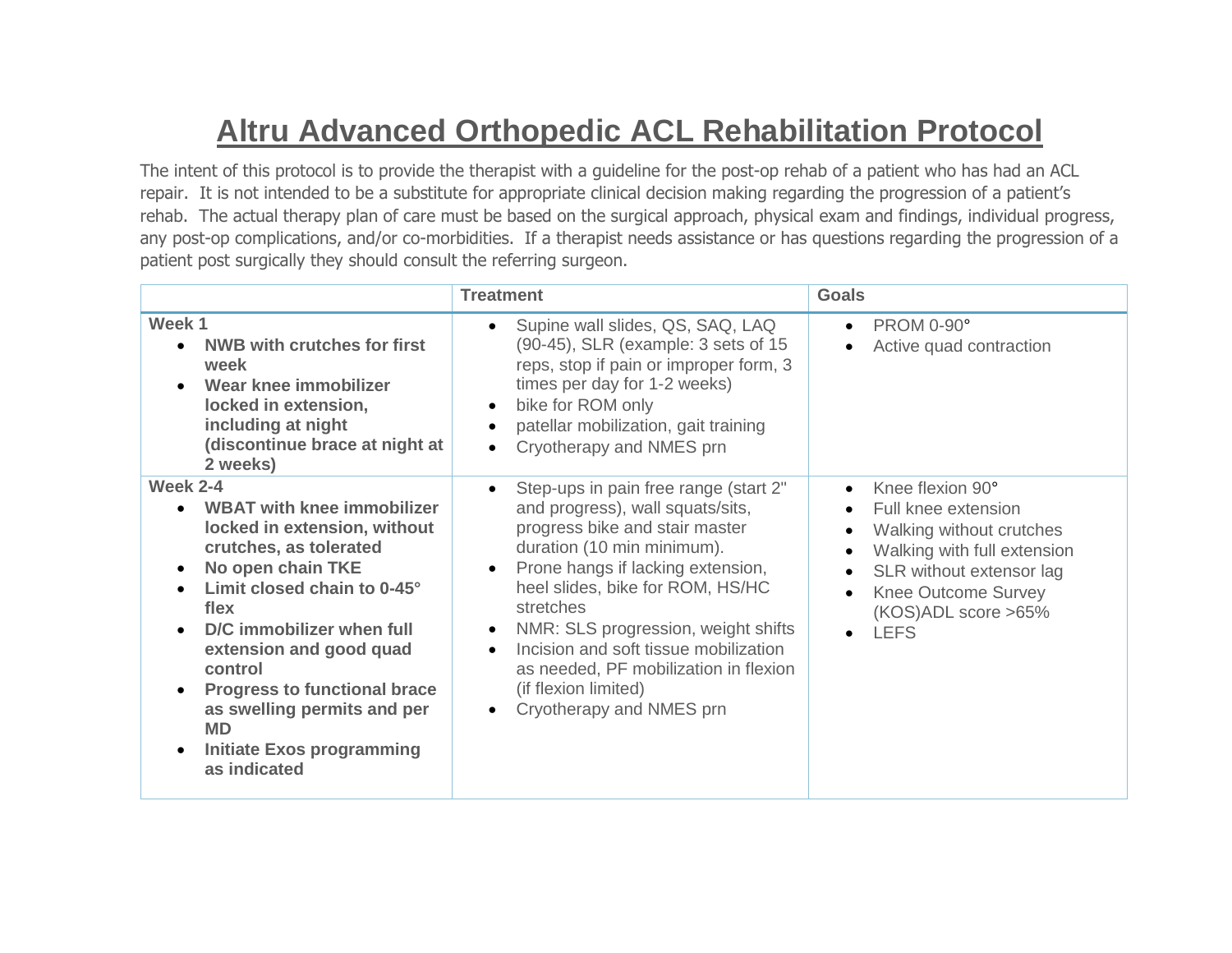| Weeks 4-6<br>No open chain TKE<br>$\bullet$<br>Limit closed chain 0-45° flex                                                                                      | Wall squats progression to 45° flex,<br>$\bullet$<br>to single leg; lunges to 45° flex;<br>treadmill walking, lateral stepping,<br>retro-walking<br>SLS progression, perturbation<br>$\bullet$<br>training<br>Cryotherapy and NMES prn                                                                                                              | Knee flexion to 110°<br>$\bullet$<br>Quad strength >50% uninvolved<br>$\bullet$<br>Normal gait pattern<br>$\bullet$                                                                       |
|-------------------------------------------------------------------------------------------------------------------------------------------------------------------|-----------------------------------------------------------------------------------------------------------------------------------------------------------------------------------------------------------------------------------------------------------------------------------------------------------------------------------------------------|-------------------------------------------------------------------------------------------------------------------------------------------------------------------------------------------|
| <b>Week 6-12</b><br><b>FWB</b><br><b>Measure and fit for</b><br>functional brace as ordered<br>by MD                                                              | Progress exercises in intensity and<br>$\bullet$<br>duration<br>Sports-specific activities-add in ball<br>toss, ball drills, racquet swings, etc.                                                                                                                                                                                                   | Full AROM vs uninvolved<br>$\bullet$<br>Effusion $\leq 1+$<br>Quad strength >80%                                                                                                          |
| <b>Week 12-16</b><br>To be tested at 3mo, 6mo,<br>$\bullet$<br>and 9mo out:<br>$\circ$ Y balance test<br><b>DVJ</b><br>$\bigcirc$<br><b>ACL-RSI</b><br>$\bigcirc$ | Plyometrics: step-off box jumps,<br>$\bullet$<br>bounce jumps, etc.<br>Agility exercises: lateral shuffle,<br>$\bullet$<br>skipping, etc. starting at low intensity<br>Begin running progression on<br>treadmill with functional brace (if all<br>goals met and per MD)<br>Transfer to fitness facility (if goals<br>$\bullet$<br>met)<br>$\bullet$ | Maintain or gain quad strength<br>$( > 80\%)$<br>KOS sports >70%<br><b>LEFS</b><br><b>ACL-RSI</b>                                                                                         |
| <b>Running Progression:</b><br>• Trace or less effusion, 80%<br>or > strength, understand<br>soreness rules                                                       | 1. Treadmill/track walking<br>2. Treadmill walk/run intervals<br>3. Treadmill running/track: run straights<br>walk turns<br>4. Track: run straights and turns<br>5. Run outside on path/road                                                                                                                                                        | Progress until 2 miles tolerated<br>without increased pain and<br>swelling.<br>No more than 4 times/week and<br>only every other day.<br>Do not progress more than 2<br>levels in 7 days. |
| <b>Weeks 16-20</b>                                                                                                                                                | Progress plyometrics: jump downs<br>$\bullet$<br>progressing to 12", lateral hops, twist<br>jumps, single leg jumps up to 6" box,<br>etc.                                                                                                                                                                                                           | Independent running<br>$\bullet$<br>Controlled landings from 12"<br>$\bullet$<br>box (video as needed)                                                                                    |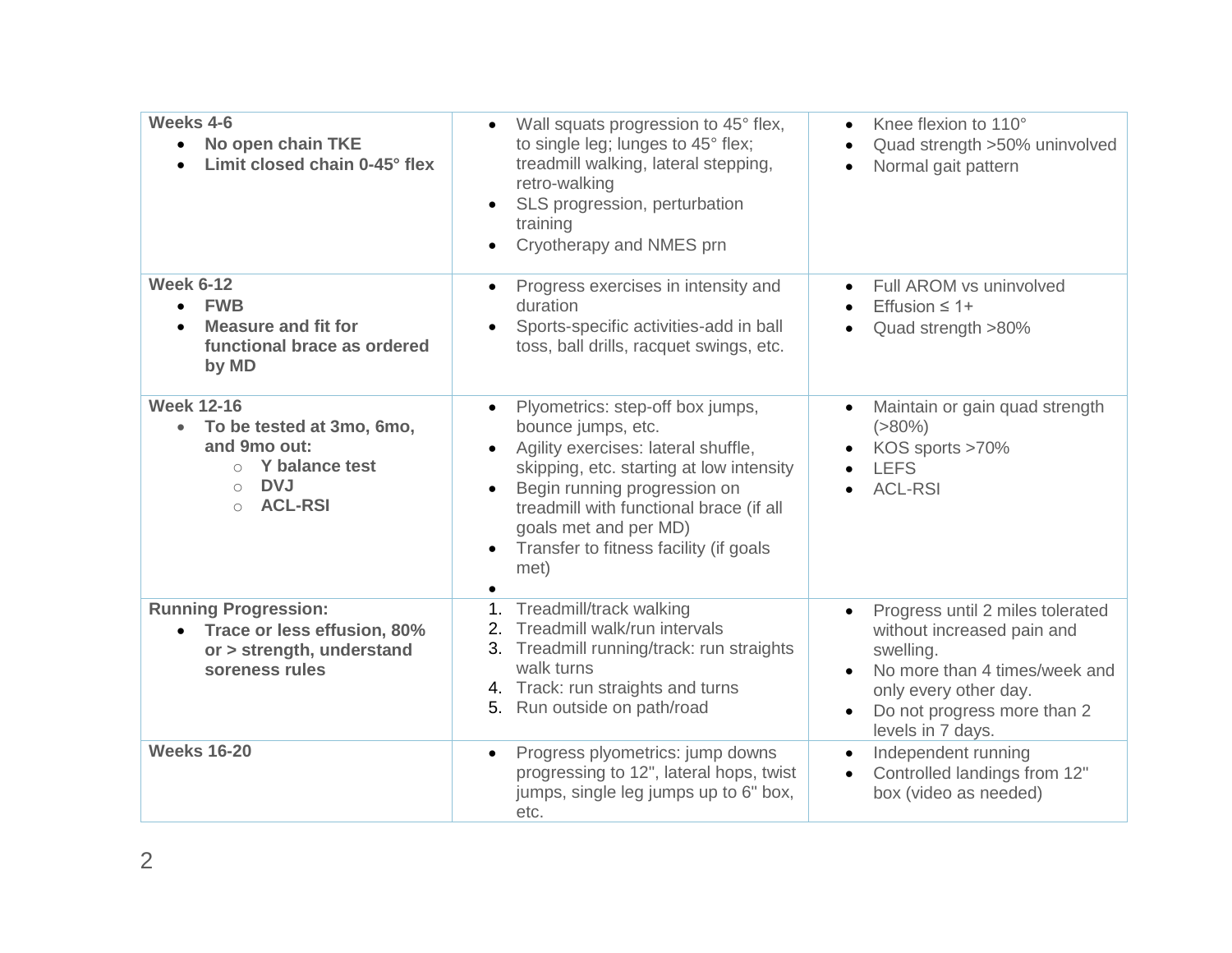|                                                                                                                                                                                                                               | Progress agility: backwards running,<br>$\bullet$<br>figure 8 running wide to narrow,<br>cutting, sport specific drills, etc.                                                                                 |              |                                                                                                                                                                                                                                                          | Controlled single leg landing up<br>to 6" box<br>Maintain gains in strength (> or<br>$= 90\%$ to 100%)<br>HOP test ( $>$ or = 90-100%)<br>KOS sports ( $>$ or = 80%) |
|-------------------------------------------------------------------------------------------------------------------------------------------------------------------------------------------------------------------------------|---------------------------------------------------------------------------------------------------------------------------------------------------------------------------------------------------------------|--------------|----------------------------------------------------------------------------------------------------------------------------------------------------------------------------------------------------------------------------------------------------------|----------------------------------------------------------------------------------------------------------------------------------------------------------------------|
| <b>Functional Testing:</b>                                                                                                                                                                                                    | Provide recommendations for<br>$\bullet$                                                                                                                                                                      |              |                                                                                                                                                                                                                                                          |                                                                                                                                                                      |
| 4 months post-op                                                                                                                                                                                                              | changes in rehab<br>Provide info for return to sport<br>$\bullet$                                                                                                                                             |              |                                                                                                                                                                                                                                                          |                                                                                                                                                                      |
|                                                                                                                                                                                                                               |                                                                                                                                                                                                               |              |                                                                                                                                                                                                                                                          |                                                                                                                                                                      |
| <b>Cybex Test Goals:</b>                                                                                                                                                                                                      | <b>Peak Torque/BW</b>                                                                                                                                                                                         | <b>Males</b> | <b>Females</b>                                                                                                                                                                                                                                           |                                                                                                                                                                      |
| Can be tested at 6 mo, 9 mo,<br>$\bullet$                                                                                                                                                                                     | $\frac{0}{0}$                                                                                                                                                                                                 |              |                                                                                                                                                                                                                                                          |                                                                                                                                                                      |
| and 12 mo                                                                                                                                                                                                                     | 60 deg/sec                                                                                                                                                                                                    | 110-115      | 80-95                                                                                                                                                                                                                                                    |                                                                                                                                                                      |
|                                                                                                                                                                                                                               | 180 deg/sec                                                                                                                                                                                                   | 60-75        | 50-65                                                                                                                                                                                                                                                    |                                                                                                                                                                      |
|                                                                                                                                                                                                                               | 300 deg/sec                                                                                                                                                                                                   | $30 - 40$    | $30 - 45$                                                                                                                                                                                                                                                |                                                                                                                                                                      |
| <b>Hop Test:</b><br><b>Single hop for distance</b><br><b>Triple hop for distance</b><br>$\bullet$<br><b>Cross-over hop for distance</b><br>$\bullet$<br><b>Timed Running T-Test</b><br>$\bullet$<br><b>Y-balance-anterior</b> | Goals:<br>Involved side must be greater than or<br>$\bullet$<br>equal to 90% of the uninvolved side<br>for each individual hop test.<br>No giving way, increased effusion, or<br>$\bullet$<br>increased pain. |              | Re-Testing:<br>If a patient has 1 of 4 hop tests<br>that they do not achieve 90% or<br>> they may re-do ONLY 1 test<br>using the same guidelines for<br>application as above.<br>Scoring and passing criteria<br>remain the same as the original<br>test |                                                                                                                                                                      |
| <b>Weeks 20-24</b>                                                                                                                                                                                                            | Single leg plyometrics<br>$\bullet$<br>Resisted running, full speed running,<br>cutting, stopping<br>Sport specific activities: by 5 months<br>noncontact sport skills with team                              |              | Return to full activity by 6<br>$\bullet$<br>months for autograft and 9<br>months for allograft.<br>Meet goals for HOP test and/or<br>Cybex testing per MD order                                                                                         |                                                                                                                                                                      |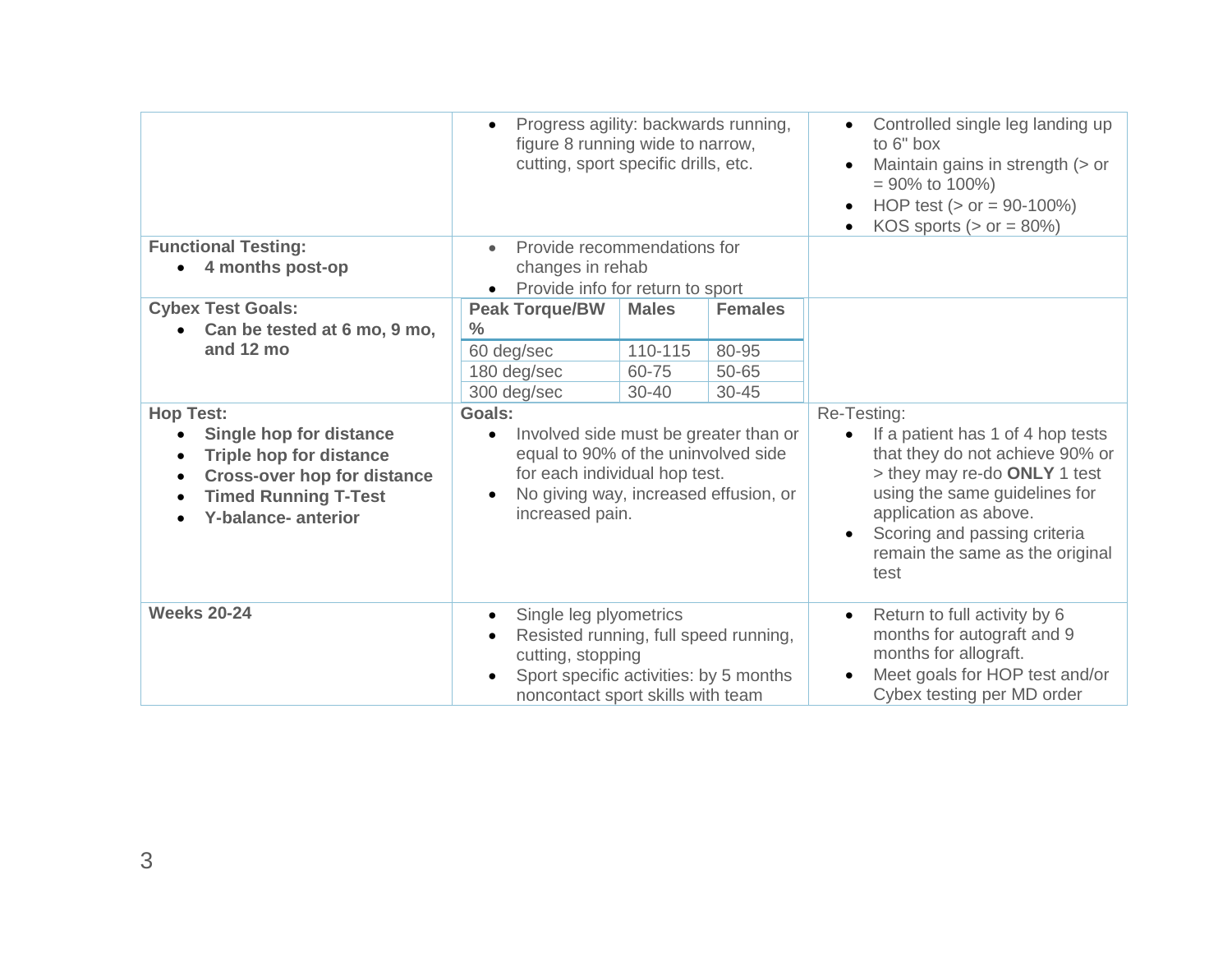| <b>Precautions:</b>                                                                     |                                                                                                                                                                         |
|-----------------------------------------------------------------------------------------|-------------------------------------------------------------------------------------------------------------------------------------------------------------------------|
| Patellar tendon graft<br>$\bullet$<br><b>Hamstring tendon graft</b>                     | Be aware of patellofemoral forces and possible irritation with exercise.<br>No resisted hamstring strengthening until 8-12 weeks.                                       |
| *Below precautions for any<br>secondary surgery or injury in<br>addition to ACL repair: |                                                                                                                                                                         |
| <b>Partial meniscectomy</b>                                                             | No modifications, progress per protocol above                                                                                                                           |
| <b>Meniscal repair</b>                                                                  | No weight-bearing flexion beyond 45° for 4 weeks<br>Weight bearing in full extension permitted                                                                          |
| <b>Lateral release</b>                                                                  | Patellar mobs, ambulate NWB with crutches 2 weeks                                                                                                                       |
| <b>Concomitant abrasion</b><br>chondroplasty                                            | WBAT with crutches 3-5 days, no modifications, progress per protocol above                                                                                              |
| <b>Concomitant microfracture</b>                                                        | NWB 2-4 weeks with crutches<br>No weight-bearing activities in treatment for 4 weeks                                                                                    |
| <b>MCL injury</b>                                                                       | Restrict motion to sagittal plane until weeks 4-6 to allow MCL healing<br>Perform exercises with tibia in IR in early phase<br>Consider brace if severe sprain and pain |